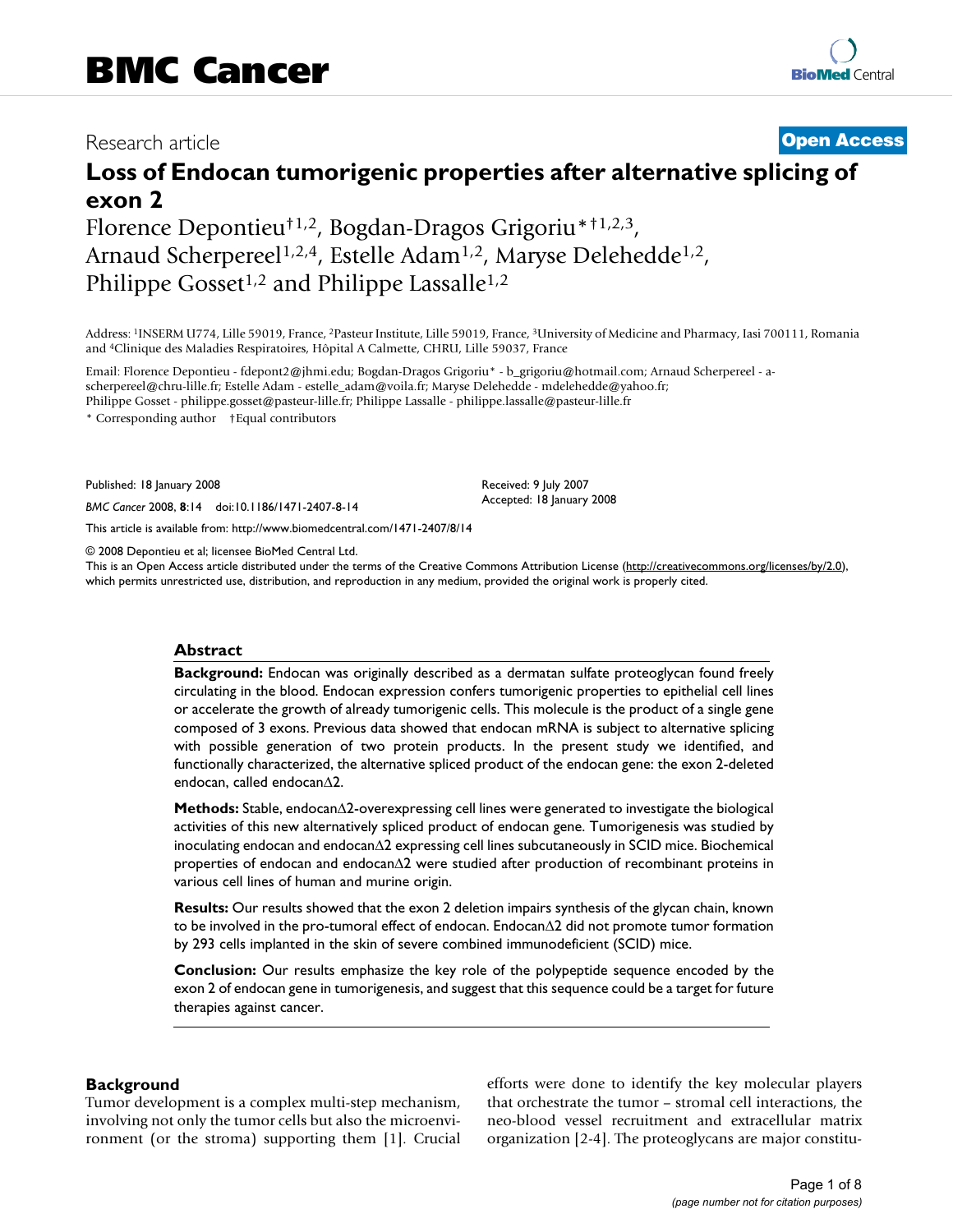ents of the tumor stroma and the vascular bed and are present at the cell surface and in the extracellular matrix [1]. They are constituted of a protein core with one or more covalently attached glycosaminoglycan (GAG) chains. Proteoglycans are produced by both tumor cells and cells from the tumor stroma and can interact with growth factors, cytokines and integrins regulating their actions, thereby potentially contributing to tumor growth and progression [5-11].

Endocan, previously named Endothelial Specific Molecule-1 (ESM-1), a dermatan sulfate proteoglycan which is found freely circulating in the blood, is specifically secreted by endothelial cells and is preferentially expressed in lung and kidney tissues [12-16].

Recently, we have demonstrated that endocan has a tumorigenic activity. *In vivo*, 293 cells which express Endocan induce tumor formation when injected subcutaneously (s.c.) in SCID mice while they wild type counterparts do not. Similarly, endocan expression by tumorigenic HT29 adenocarcinoma cell line results in a markedly increase of the growth rate of the resulting tumors [17]. The tumorigenic properties of endocan are dependent on glycan chain but the role of the protein core, and more particularly of a Phenylalanine-rich (F-rich) region situated between residues F113 and F116, is also critical. Indeed, glycosylated endocan mutants with point mutations of the phenylalanine residues 115 and 116 failed to promote tumor growth in SCID mice [17]. Furthermore, endocanmediated tumor formation was also inhibited by treatment with a specific blocking monoclonal antibody (mAb) targeted close to this region of the endocan protein core.

Endocan may be a key player in sustaining tumor growth and recent microarray analyses identified endocan, among other genes, as being one of the most significant molecular signatures defining a poor prognosis in breast [18], lung [19] but also in prostate cancers [20]. We already reported that endocan levels were markedly increased in the sera of patients with lung cancer and were related to tumor invasiveness [17,21].

The endocan gene was cloned by us in 1995. There is a single endocan gene localized on chromosome 5 (5q11.2) which spans 12 kb. The gene is organized into 3 exons separated by 2 introns. Exon 1 is encoded by 362 bp, exon 2 by 150 bp, and exon 3 by 1560 bp. Exon 1 and a part of exon 2 encode for an N-terminal cysteine-rich region of 110 amino acids in length. Exon 2 also encodes for the functionally-defined Phenylalanine-rich (F-rich) region  $(113FPFF116)$ . Finally, exon 3 encodes for the C-terminal region that supports the O-glycanation site on serine 137. After deletion of the signal peptide, the mature endocan polypeptide is composed of 165 amino acids and carries only one GAG chain. Northern blot analysis identified initially only one mRNA product in human umbilical vein endothelial cells (HUVEC) [15]. However, RT-PCR has revealed an alternative spliced form of endocan mRNA with an internal deletion of 150 bp [22]. We also observed two distinct translated products of endocan in lysates from HUVEC suggesting the presence of products derived from alternative splicing [13]. Alternative splicing is a major mode of genetic regulation in higher eukaryotes and spliced variants or isoforms can have different or opposite physiological roles [23] and can be used as cancer biomarkers [24].

In this report, we analyze the tumorigenic effect of endocanΔ2, the alternatively spliced product of the endocan gene which lacks the sequence encoded by the exon two. Our data shows that the deletion of exon 2- related amino acid sequence impairs glycanation, endocanΔ2 being a "part time" proteoglycan. We also demonstrate that endocanΔ2 does not support tumorigenesis.

# **Methods**

# *Cell culture*

Endothelial cells, derived from umbilical vein (HUVEC) [25], were cultured on fibronectin-coated flasks in RPMI 1640 with 20 % FCS, 2 mM L-glutamine, 10 μg/ml heparin and 25 μg/ml endothelial cell growth supplement (Sigma). The 293 cells (ATCC CRL-1573), SV1 (derived from HUVECs by SV 40 transformation), and 293 Flp-In cells (Invitrogen) were cultured in DMEM with 10 % FCS and 2 mM L-glutamine; 100 μg/ml of Zeocin (Invitrogen) was added for the 293 Flp-In cells. The CHO (ATTC CCL-61) were cultured in α-MEM supplemented with 10 % FCS and 2 mM L-glutamine.

# *RT-PCR and cDNA cloning*

Two μg of total RNA isolated by TRIzol® Reagent from HUVEC, and rat and mouse lungs, were reverse transcribed with M-MLV Reverse transcriptase (Invitrogen). Rhesus monkey lung cDNA was purchased from BioCat (Heidelberg, Germany). PCR was performed for 30 cycles with a 2 min hot start at 92°C, 1 min annealing at 55°C, and 30 s extension at 65°C with HotMaster Taq Polymerase (Eppendorf, Le Pecq, France). Endocan cDNAs were amplified with the following forward (S) and reverse (R) primers hybridizing in exon 1 and exon 3.

S1: 5'-ATGAAGAGCGTCTTGCTGCTG-3';

S2: 5'-ATGAAGAGCCTCTTGCTGCTG-3';

S3: 5'-ATGAAGAGCCTCTTGCTACTG-3';

R1: 5'-TCAGCGTGGATTTAACCATTT-3';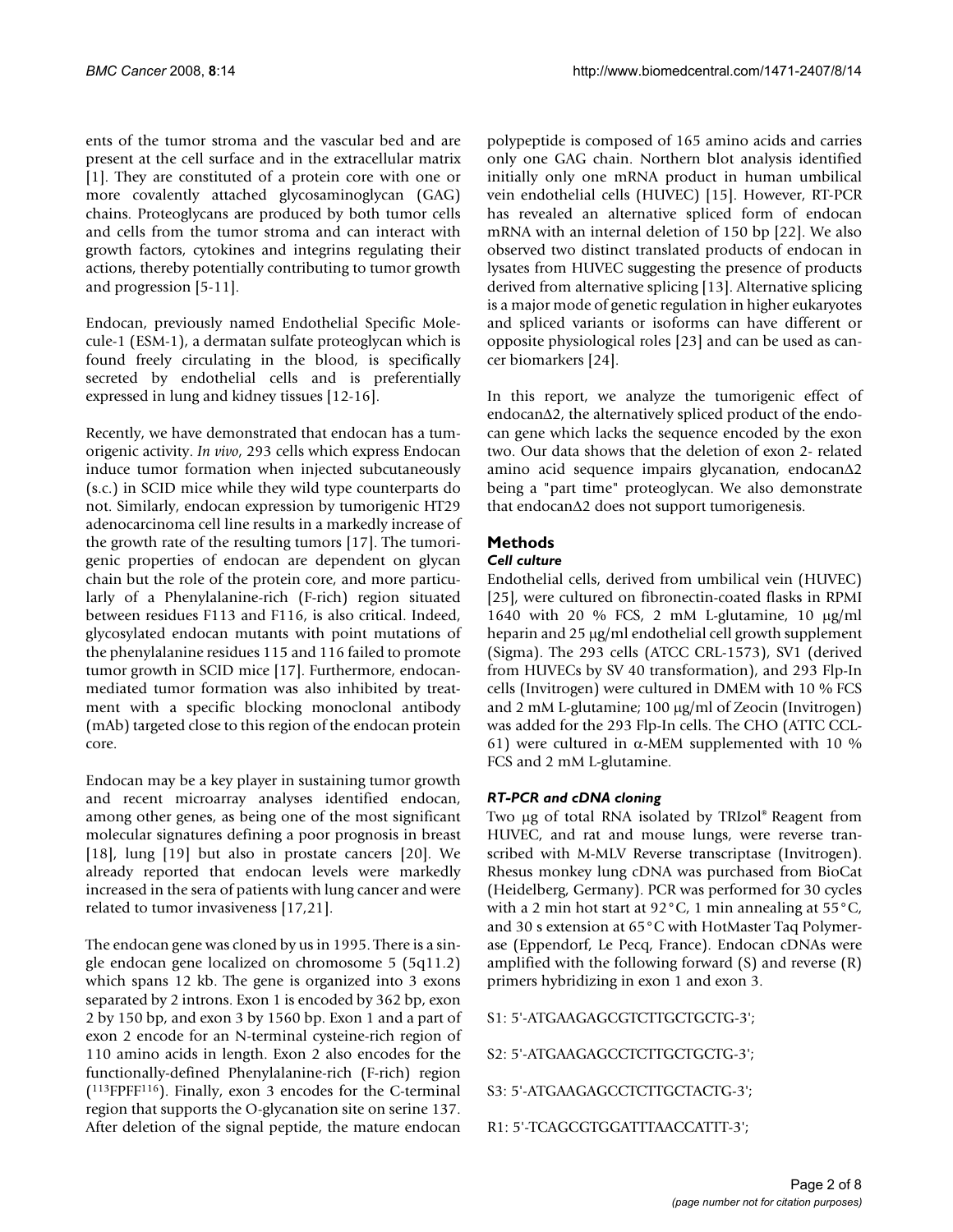#### R2: 5'-TCAGCGCGGATTTAACCATTT-3';

Human and rhesus monkey endocan sequences were amplified with S1/R1; Mouse endocan with S2/R1; and rat endocan with S3/R2. For endocan and endocanΔ2 cloning, forward (5'-GAGGCAGCTGGGAAACATGAAG-3') and reverse (5'-GCCTTCTCTCAGAAATCACAG-3') primers were chosen to obtain complete reading frames. PCR products were subcloned in a pcDNA5/FRT vector (Invitrogen) and inserted into a pcDNA3.1 (+) vector (Invitrogen).

# *Cell transfection*

One μg of endocan-, endocanΔ2-, or control- pcDNA5/ FRT or pcDNA3.1 (+) DNA was transfected using Lipofectamine 2000 (Life Technologies Inc., Cergy-Pontoise, France) into HEK 293 Flp-In or HEK 293 cells, as recommended by the manufacturer. The pcDNA5/FRT vector was co-transfected with the pOG44 vector which results in expression of the Flp recombinase. which mediates a homologous recombination event between the FRT sites from the HEK 293 Flp In cell genome and the pcDNA5/ FRT vector. Stable transfected cells were selected using 100 μg/ml hygromycin B for HEK 293 Flp-In cells or 200 μg/ ml G418 and cloned by limit dilution for HEK 293 cells. Endocan-pcDNA3.1 (+) was transfected into CHO-K1 cells under the same conditions.

#### *Endocan and endocan*Δ*2 immunoassays*

Endocan and endocanΔ2 enzyme-linked immunosorbent assay (ELISA) were performed as previously described [13], using the in house anti-endocan MEP14 (IgG2a/K, capture) and MEC15 (IgG1/K, detection) monoclonal antibodies. Subsequent incubations with biotin-conjugated anti-mouse IgG1 (BD Biosciences- Pharmingen) and streptavidin-conjugated horseradish peroxidase (HRP) were followed by revelation with tetramethylbenzidine (Sigma).

#### *Immunoprecipitation and western blotting*

Supernatants and cell lysate samples from  $2-3 \times 10^6$  cells, were prepared as previously described [13]. The samples were run on 15% acrylamide gels and blotted onto nitrocellulose membranes (Hybond ECL, Amersham, Saclay, France). Detection was performed using MEP14 as the primary antibody probe, followed by affinity-purified, HRPconjugated goat anti-mouse antibody (dilution 1:15,000) (Sigma) and an enhanced chemiluminescence (ECL) detection kit (Amersham).

# *Analysis of endocan isoforms*

The HEK 293 cell supernatant was passed through a 0.2 cm × 1.3 cm diethylaminoethyl (DEAE)-Sepharose column (BIO-RAD, Marne la coquette, France) run originally in 20 mM Tris HCl pH 7.4, 0.15 M NaCl. Bound endocan

was eluted with 20 mM Tris HCl pH 7.4, 1 M NaCl, and concentrated in a 0.5 ml 30 kilo Daltons (kDa) molecular weight cut-off Vivaspin concentrator (Vivascience, Hannover, Germany). Samples treated with 1 unit/ml chondroitinase ABC (Sigma) overnight at 37°C and diluted 1:1 in sodium dodecylsulfate-polyacrylamide gel electrophoresis (SDS-PAGE) sample buffer without dithiothreitol (DTT) were subjected to PAGE and western blot analysis. Reduced conditions were obtained by addition of 0.1 M DTT in samples.

# *Animal models*

One day after receiving 100  $\mu$ L of anti asialo-GM<sub>1</sub> Ab (Wako Chemicals, Neuss, Germany) intraperitoneally, SCID mice were injected s.c. with 10<sup>6</sup> transfected HEK 293 or HEK 293 Flp-In cells resuspended in 200 μL DMEM without FCS. Presence of a palpable tumor was assessed once a week, and largest orthogonal diameters were measured using a Vernier caliper. Tumor volume was estimated using the formula:  $V = a * b^2/2$ , where "a" is the largest and "b" the shortest diameter. Mice were euthanized when tumor volume reached at most 2 cm3. The protocol was approved by the local ethics committee and was compliant with the Directive 86/609/EEC on the protection of animals used for experimental and other scientific purposes.

# *Tumor samples*

We also collected tumor and normal lung samples from nine patients undergoing surgery for NSCLC. Immediately after surgical resection, the pathologist sampled both the tumor and the lung distant from the tumor. Each sample was immediately frozen at -20°C in TRIzol reagent (Invitrogen, Cergy Pontoise, France) for later RNA extraction. Both the protocol and the use of human tissues were approved by the local ethics committee, and the patients gave informed consent. Only patients with a clear histological classification as NSCLC, and without any previous treatment, were included in the study.

# **Results**

#### *Alternative splicing of the exon 2 of esm1 gene is restricted to primate species*

Previous results on vascular endothelial growth factor (VEGF)- and fibroblast growth factor (FGF)-2- stimulated primary cultures of human capillary endothelial cells described two endocan-related mRNA species with 150 bp differences [22]. The 150 bp deletion corresponds to the deletion of the entire exon 2 (Fig. 1A) (GenBank Acces-sion Numbers [AJ401091](http://www.ncbi.nih.gov/entrez/query.fcgi?db=Nucleotide&cmd=search&term=AJ401091) and [AJ401092](http://www.ncbi.nih.gov/entrez/query.fcgi?db=Nucleotide&cmd=search&term=AJ401092)). We show here that the two alternative spliced products are also expressed in resting HUVEC (Fig. 1B). The new endocan mRNA species with the deletion of exon 2 was called endocanΔ2 (reported by us: GenBank Accession Number [AJ973643\)](http://www.ncbi.nih.gov/entrez/query.fcgi?db=Nucleotide&cmd=search&term=AJ973643). After cloning of the PCR product we observed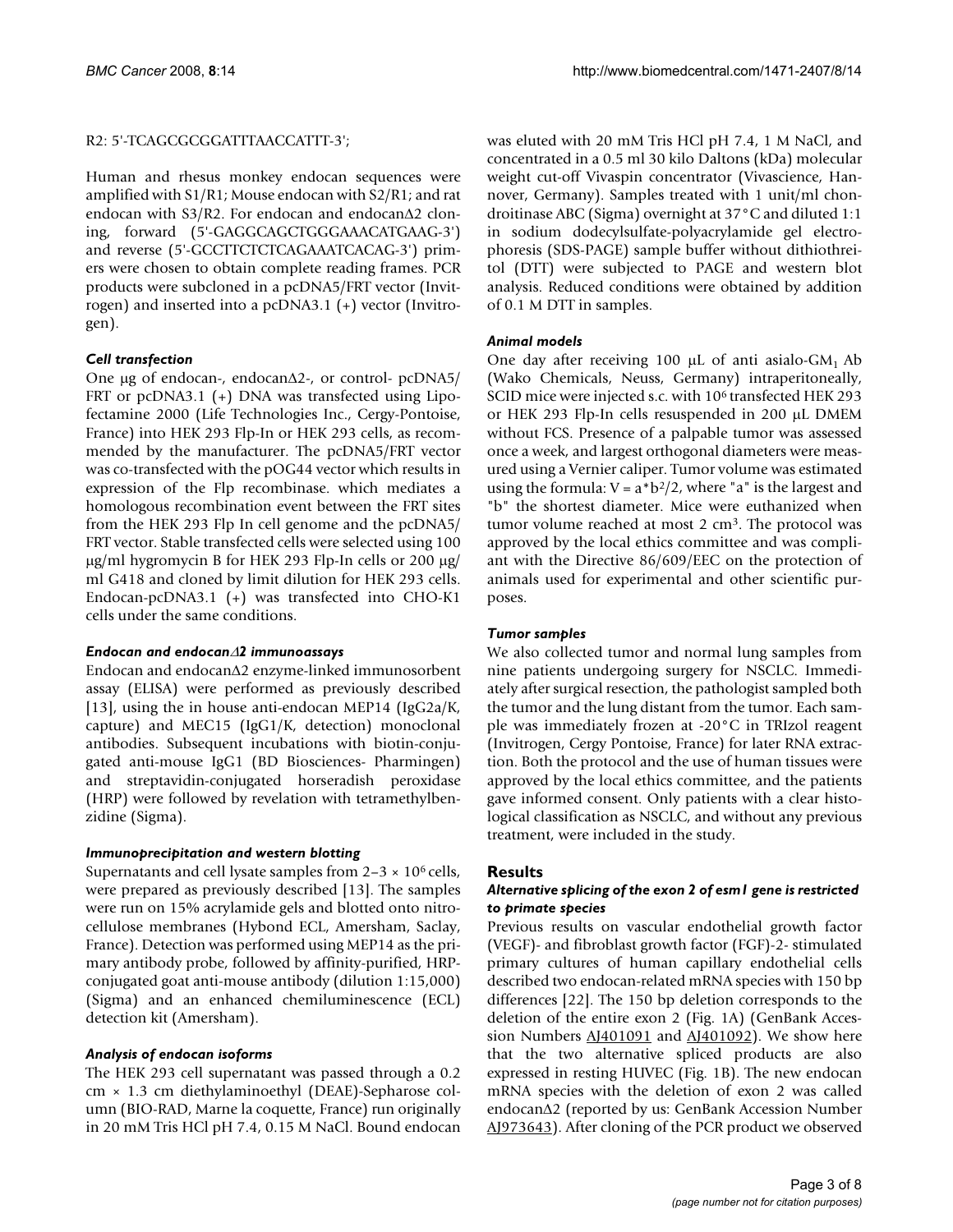

#### **Figure 1**

Expression of endocan and endocanΔ2 spliced products of *esm1* gene. A: Scheme of the cloned human *esm1* gene. (Gen-Bank Accession Numbers A<a>[401091]</a> and A<a>[401092]</a>. B:</a> RT-PCR using primers hybridizing with sequences in exon 1 and 3 of *esm1*. Lane 1: endocan-HEK 293 cell line, lane 2: endocanΔ2-HEK 293 cell line, lane 3: HUVEC, lane 4: monkey lung, lane 5: rat lung, lane 6: mouse lung. The numbers to the left are molecular sizes in bp. Black arrows represent the endocan cDNA and white arrow represents endocanΔ2 cDNA.

that the reading frame was conserved and lead to the same stop codon. Endocan appeared to be more abundant than endocanΔ2. The expression of endocanΔ2 was then studied in mouse, rat and monkey lungs cDNAs. The expression of endocanΔ2 is observed in primate (human and monkey) but not in murine (mouse and rat) lungs (Fig. 1B).

The nucleotide sequence of endocan gene predicts that exon 1 encodes for the first 100 amino acids including the signal peptide, exon 2 encodes for 50 amino acids and exon 3 encodes for the last 34 amino acids. Thus, endocan and endocanΔ2 cDNA predicted translation products of 165 and 115 amino acids, respectively, with same N- and C-termini (Fig. 2A). This was consistent with immunoprecipitation studies from endothelial cell lysates, which revealed 2 bands at 18 and 14 kDa, the first band corresponding to endocan, the second band was suspected to correspond to the endocanΔ2 polypeptide (Fig. 2B lanes 1 and 4). This statement was further confirmed when HEK 293 cells transfected by endocanΔ2 cDNA generated specifically the 14 kDa band (Fig. 2B lane 6), but also other bands of 26, 38 and 50 kDa disappearing under reducing conditions. These results indicated that endocanΔ2 mRNA is primate specific, and is efficiently translated in HUVEC in a 14 kDa protein.



#### **Figure 2**

Endocan and endocanΔ2 translated products. A: Scheme of endocan translation products, deduced from cDNA sequences. Exon 1 is represented in grey, exon 2 in white and exon 3 in black. The first amino acid of the translated products is numbered -19, and the first of the mature translated products +1. B: Western Blot of cell lysates in non reducing conditions. Lane 1: HUVEC; lane 2: endocan-CHO-K1 cells; lanes 3 and 5: endocan-HEK 293 cells; lane 4: SV1 cells; lane 6: endocanΔ2-HEK 293 cells. Black arrow indicates the endocan translation product and white arrow the endocanΔ2 translation product. Stars indicate the multimeric forms of endocanΔ2.

#### *Exon-2 derived sequence is needed for sustaining tumorigenesis*

We have previously demonstrated that human endocan promotes tumor growth in a subcutaneous xenograft SCID-mouse model [17]. Here, we wondered if endocanΔ2 also exhibited such a tumorigenic activity. We established by homologous recombination HEK 293 Flp-In cells expressing endocan  $(22 \text{ ng}/24 \text{ h}/10^6 \text{ cells})$ , endocan $\Delta$ 2 (0.2 ng/24 h/10<sup>6</sup> cells), and then injected 10<sup>6</sup> cells into the skin of SCID mice. Every mouse that received endocan expressing HEK 293 Flp-In cells developed a tumor approaching 1 cm<sup>3</sup> in volume by 7 weeks (Fig. 3A). During the same time, mice receiving either control vector or endocanΔ2 expressing HEK 293 Flp-In cells developed smaller tumors measuring 0.15 cm<sup>3</sup> and 0.04 cm<sup>3</sup> respectively (Fig. 3A). Since the original experiments were performed with HEK 293 cell line and to discard a potential cell strain effect, a second series of experiments was performed using the HEK 293 cell line. All endocan-expressing HEK 293 cells (560 ng/24 h/106 cells) injected into SCID mice developed tumors by 5 weeks. After 10 weeks, the tumors grew up to 2  $\text{cm}^3$  (Fig. 3B). No tumors were observed in mice receiving endocanΔ2-HEK 293 cells (18 ng/24 h/106 cells) or the control vector-transfected cells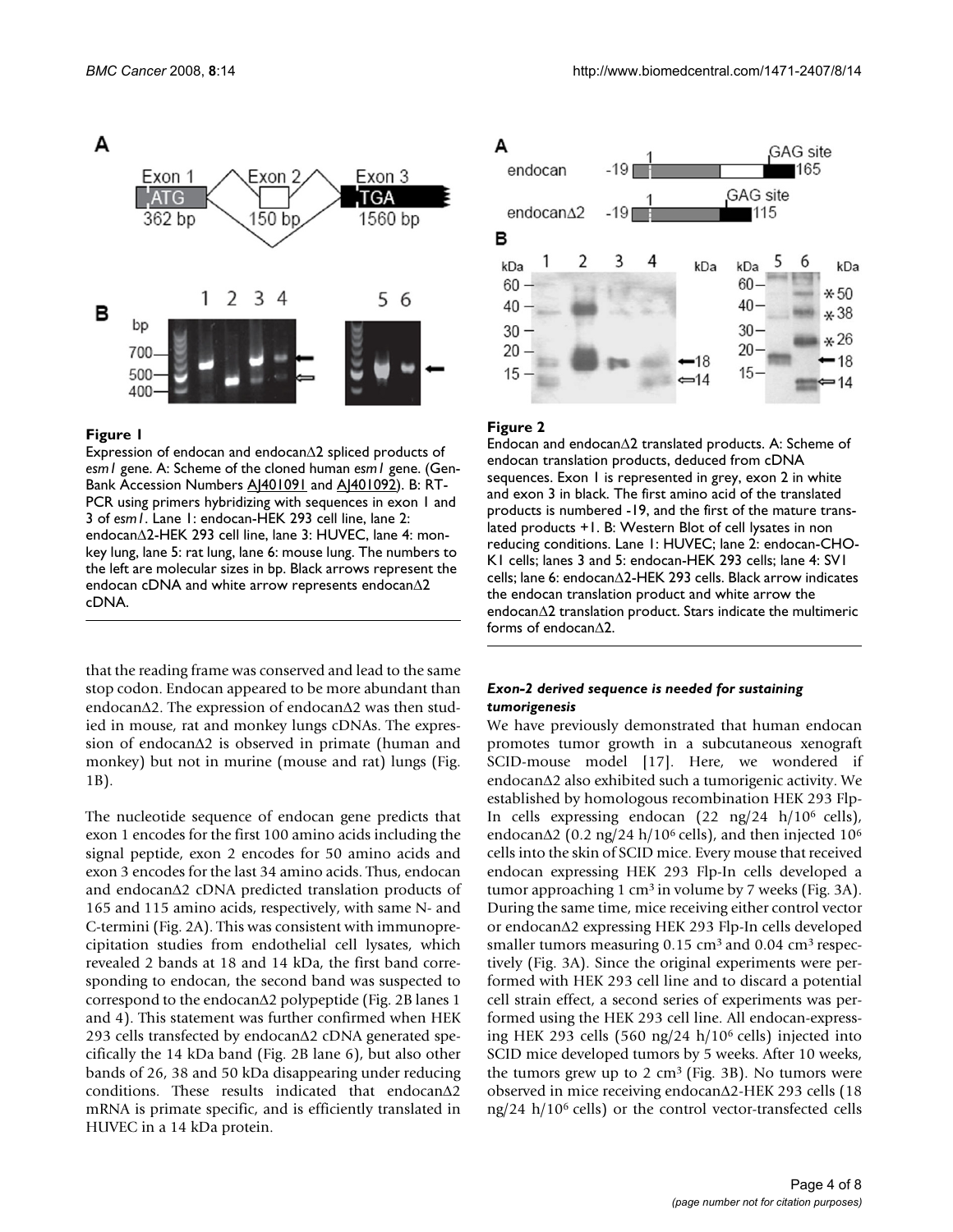

#### **Figure 3**

Kinetics of tumor growth. A: SCID mice were injected with 106 Flp-In HEK 293 cells overexpressing endocan (black box), endocanΔ2 (white box) or control vector (stars) (n = 8 animals per group). B: SCID mice were injected with 106 HEK 293 cells overexpressing endocan (black box), endocanΔ2 (white box) or control vector (stars) ( $n = 4$  animals per group).

(Fig. 3B). These data indicate that the expression of endocanΔ2 does not support tumor growth.

#### *Endocan* Δ*2 is not over expressed in lung tumors*

We also investigated if the non- tumorigenic endocan Δ2 is overexpressed in human non small cell lung cancers (NSCLC). We use the same methodology as in our previous report [21]. In a series of 9 patients the median relative expression of endocanΔ2 to PECAM was 1.2 (interquartile range 1.1 to 1.4) while for the full length endocan it was 2.0 (interquartile range 1.4 to 2.4). Thus, we confirmed our previous results that there is a differential regulation of the alternatively spliced form endocan Δ2 in lung NSCLC [21].

#### *Deletion of exon 2 derived sequence impairs glycanation*

The glycan moiety of endocan is known to play important role in tumorigenesis [17]. We thus enquired if the glycanation of endocanΔ2 is modified compared to that of endocan. By its glycan, human endocan binds to the DEAE-Sepharose. The same property was observed for endocanΔ2 (Fig. 4A). The DEAE-bound endocanΔ2 was detected at 40 kDa in reducing conditions (Fig. 4B, lane 3). Treatment with chondroitinase ABC induced a shift from 40 to 14 kDa (Fig. 4B, lane 4), confirming that endocanΔ2, as well as endocan, is a proteoglycan with a chondroitin/dermatan sulfate chain. Surprisingly, not all endocanΔ2 is glycanated and 47.4 % (ranging from 42.9 % to 50.2 %) of endocanΔ2 was recovered in the flowthrough of DEAE-Sepharose (Fig. 4A). This was confirmed using crude supernatants in non reducing conditions revealing two additional bands at 14 and 26 kDa below the glycanated endocanΔ2 spanning from 35 to 70 kDa (Fig. 4C, lane 3). Thus, the deletion of the exon 2-derived sequence impairs the glycanation of the endocanΔ2 polypeptide, partially explaining the lack of tumorigenic activity.

#### *Deletion of exon 2-derived sequence induces oligomerisation*

The 14, 26 and 35–70 kDa forms of endocanΔ2 from crude supernatants suggested some conformational variants of endocanΔ2. First, the glycanated endocanΔ2 at 35–70 kDa (Fig. 4B, lane 7) resulted in a 40 kDa band under reducing conditions (Fig. 4B, lane 3). Second, chondroitinase ABC treated-endocanΔ2 revealed, other bands at approximately 26, 38 and 50 kDa (Fig. 4B, lane 8), in addition to the 14 kDa band, similarly to those observed in the lysates from endocanΔ2-HEK 293 cell (Fig. 2B, lane 6). The 14 kDa band is observed under reducing conditions only (Fig. 4B, lane 4). These results suggest that the presence of the exon 2-derived sequence results in a purely monomeric state for endocan, but in its absence oligomerization of endocanΔ2 is likely to occur, which may explain at least partially, the lack of tumorigenic activity of endocanΔ2.

#### *Deletion of exon 2-derived sequence alters protein expression*

Despite identical cytomegalovirus promoter, signal peptide and N-terminal polypeptide of 81 amino acids, the respective secretion levels of endocan and endocanΔ2 were quite different. Transient transfection in HEK 293 cells resulted in 7.5 fold less secretion in cell supernatants, of endocanΔ2 than endocan (Fig. 4D). In addition, HEK 293 cell clones secreted 31 fold less endocanΔ2 than endocan. In cell lysates, levels of endocanΔ2 are also lower than for endocan (Fig. 4D), These findings were also true for other cell lines as HEK 293 Flp In or CHO.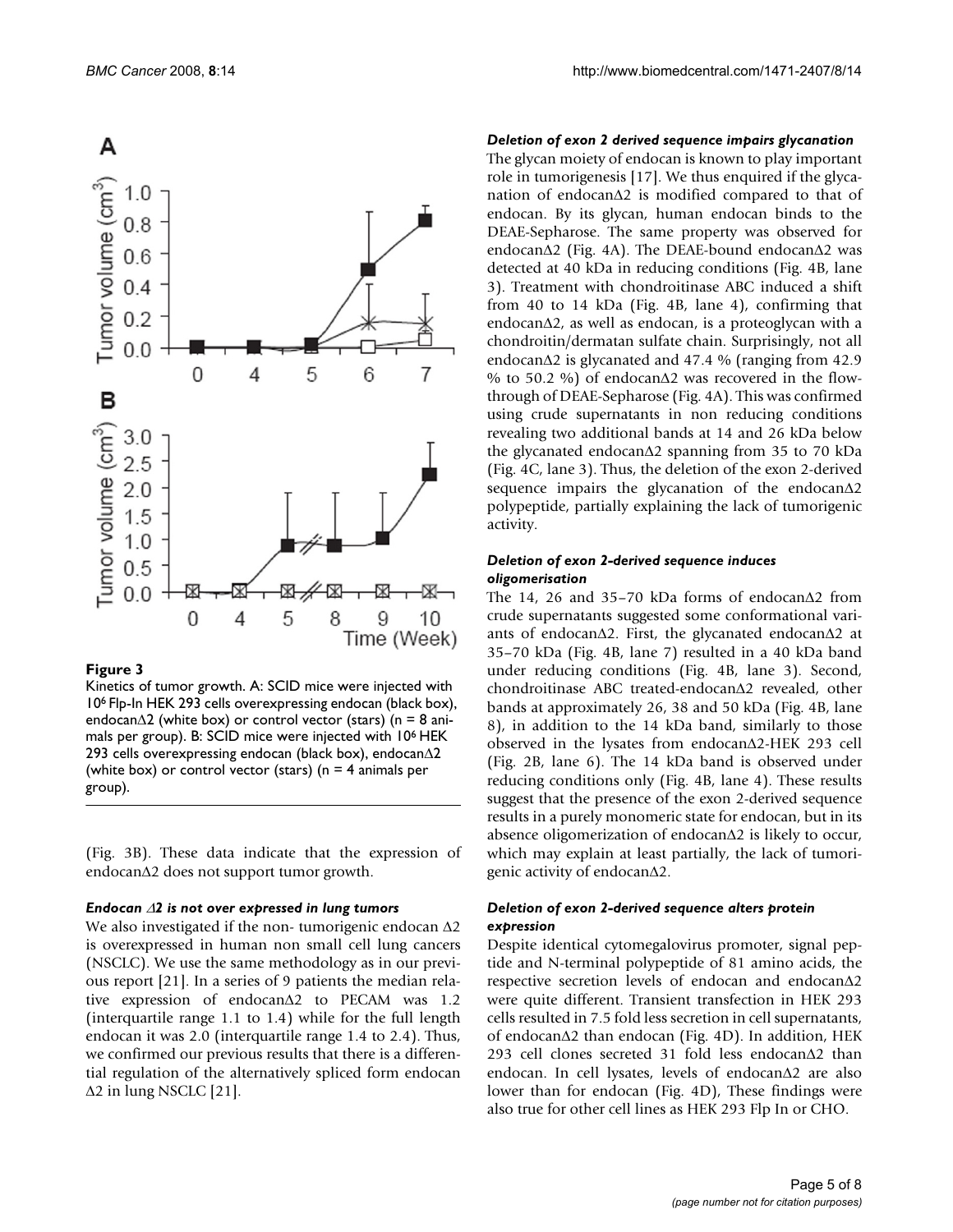

#### Figure 4

A: DEAE-sepharose binding property of endocan and endocanΔ2. The crude supernatants (Input) of transiently transfected HEK 293 cells with endocan (grey box) or endocanΔ2 (white box) (n = 4). The bound materials were eluted in 1 M NaCl (Eluate). Endocan and endocanΔ2 levels were measured by ELISA (median values with error bars showing the range). B: The eluates from DEAE-Sepharose column were digested overnight with chondroitinase (Ch) ABC. Digested (lanes 2, 4, 6, 8) and undigested (lanes 1, 3, 5, 7) samples were analyzed under reducing (lanes 1–4) or nonreducing (lanes 5–8) conditions. Black arrow indicates the endocan translation product and white arrow the endocanΔ2 translation product. Stars indicate the multimeric forms of endocanΔ2. C: Western blot analysis of endocan immunoprecipitated from endothelial or transfected cells supernatants. Lane 1: HUVEC; lane 2: endocan-HEK 293; lane 3: endocanΔ2-HEK 293. Black arrow indicates the endocan and endocanΔ2 translation products. Star indicate the multimeric form of endocanΔ2; Arrowheads indicate the non-specific bands originating from the secondary Ab. D. Endocan (grey box) and endocanΔ2 (white box) levels in the supernatant and cell lysate of HEK293 cells after 72 hours of culture assessed by ELISA (median, with error bars showing the range, n = 6) \*\*, p = 0.022.

#### **Discussion**

Cancer is a leading cause of death in developed countries [26] and increasing efforts are directed towards understanding the biology of this disease. Endocan is an endothelial cell-derived proteoglycan which is overexpressed in various cancers [22,27,28]. *In vitro* as well as *in vivo* data demonstrated that endocan has a tumor growth promoting activity [17]. Moreover in human non small cell lung cancers endocan seems to reflect tumor angiogenic stimulation, is associated with tumor invasiveness and is related to patient prognosis. However endocan gene transcription results in two separate mRNA (endocan and endocanΔ2) and only the first one was completely characterized.

In this study, we have characterized the isoform of endocan, called endocanΔ2. This isoform was shown to have the same N- and C-termini as endocan, but was lacking the 50 amino acids encoded by exon 2. Our results show that this exon 2 sequence affects protein multimerisation,

the glycanation status and the tumorigenic activity of endocan.

Initial Northern blots of both HUVEC and human lung mRNA have shown a unique endocan mRNA band, consistent with the unique 18 kD protein product from endocan transfected cells [15]. Subsequently, RT-PCR on microvascular endothelial cell lines revealed an alternative spliced form with a 150 bp difference [22]. We observed that in HUVEC lysates an additional endocanrelated protein of 14 kD was present, which could be derived from either a specific peptide cleavage or an alternative splicing event. This last hypothesis is more plausible after our observation that two endocan mRNAs with a 150 bp difference were detected in HUVEC. The exon 2 of the human endocan gene is exactly 150 bp long, which definitively argues for an alternative splicing of human endocan gene resulting in a major form with all 3 exons, i.e. full-length endocan, and a minor form lacking exon 2, which we called endocanΔ2. This alternative splicing seems to be a primate-specific event. Despite the same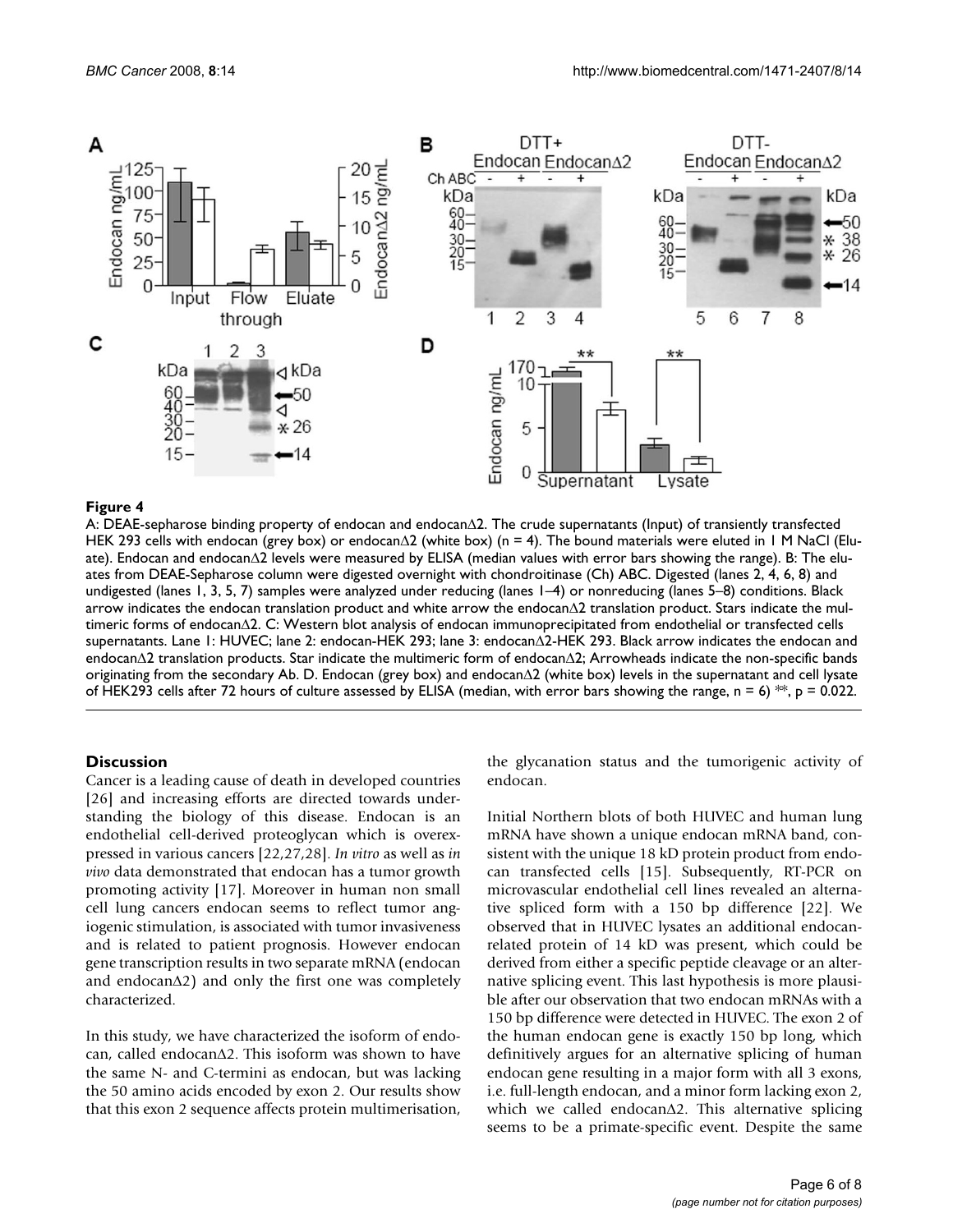genomic organization with three exons, only one mRNA, which contains all 3 exons, was observed in mice. We also show that the endocanΔ2 cDNA is translated into a 14 kD protein, thus demonstrating that the two bands of 18 and 14 kD in HUVEC represent the translation products of the two alternatively spliced forms of the endocan gene.

Alternative splicing is a major mode of regulation of the biological activities and the glycanation of proteins. One example is represented by CD44, which is a ubiquitous cell surface adhesion molecule involved in cell-cell and cell-matrix interactions. CD44 isoforms are derived from the differential utilization of 10 variable exons (CD44v1 v10). Variations in the splicing process occur during tumor progression and may play a major role in tumorigenesis [29]. Alternative splicing can also change the glycosylation status of a proteoglycan. For example, in addition to the large diversity of protein isoforms resulting from alternative splicing, CD44 can also undergo different post-transcriptional modifications such as Nglycosylation and O-glycosylation. Many forms of CD44 are glycanated by chondroitin sulfate, however the v3 exon directs glycanation with heparan sulfate. Here we demonstrated that endocanΔ2 is secreted mostly as a chondroitin/dermatan sulfate proteoglycan like endocan, so the loss of exon 2 does not change the specificity of glycanation. Surprisingly, we identified endocanΔ2 as a "part-time" proteoglycan, based on the presence in the cell supernatants of both non-glycanated and glycanated forms. The respective tumor-inducing effects of endocan and endocanΔ2 have been examined in a tumor xenograft mouse model. The tumorigenic effect of endocan was clearly confirmed, independently of both the vector and the subtype of 293 cells used. In contrast, endocanΔ2 does not promote tumor growth. This result could be explained by (i) the absence of the exon-2-containing F-rich region, which is needed for tumorigenesis [17] (ii) the partial lack of the glycan chain previously shown to play an important role in the tumor promoting activity of endocan [17], and (iii) the formation of distinct disulfide-linked oligomers by endocanΔ2, which might also affect the pro-tumoral activity by substantial modifications of protein conformation. Indeed, the deletion of 6 out of the 18 cysteines present in endocan, as a result of the splicing out of exon 2, may result in a reorganization of the disulfide bonds that alter the balance between mono- and oligo-merization. Some of these changes may also be inter-related in that a tendency towards protein multimerisation may restrict glycanation, or *vice versa*. The low levels of protein secretion for endocanΔ2 could eventually explain the lack of its tumorigenic activity. However very low levels of endocan secretion are necessary to sustain tumor growth as demonstrated by the tumorigenicity of 293 Flp-In cells which secrete very low levels of endocan. The secreted levels of endocan Δ2 are higher than the spontaneous secretion of endocan by the 293 Flp-In cells and thus do not sustain this hypothesis. Whatever the mechanism(s), these results nevertheless strongly suggest a key role for the exon 2-derived sequence in the pro-tumorigenic effect of endocan.

Recently, many microarray and substractive hybridization analyses of the gene expression profiles in several human cancers have identified endocan as being one of the genes defining a tumor signature, associated with poor prognosis with an increased risk of death or invasive disease in melanoma, breast, kidney prostate and lung cancers, [18- 20,28,30]. Interestingly, in human lung cancer, we suggested previously and confirmed in the present paper that the mRNA of endocan is increased in tumor endothelial cells, while the mRNA of endocanΔ2 remained unchanged, indicating a putative regulation of the splicing of the endocan gene [21]. In parallel, we have found elevated levels of endocan circulating in the blood [21]. Several lines of evidence suggest that endocan expression normally predominates over endocanΔ2 expression *in vivo*. Firstly, the expression of endocanΔ2 mRNA is lower than that of endocan mRNA in HUVEC and in human lung tissues; secondly, the non-glycanated endocanΔ2 observed in endocanΔ2–293 cells, was not detected in immunoprecipitates from HUVEC supernatants; and thirdly, treatment with chondroitinase ABC did not reveal the endocanΔ2 protein core in either HUVEC supernatants or in normal human serum.

# **Conclusion**

Taken all together, these results show that the alternative splicing of endocan gene may be one important mechanism that might downregulate the function of endocan. The presence of an isoform which lacks the tumor promoting effect of endocan implies that in subsequent molecular biology analyses (microaray or real time PCR) the choice of the primers should be done very carefully in order to distinguish only the tumorigenic form. Proteomic analyses should also take into account these differences if they are done from crude tissues extracts. This does not apply to the quantification of the circulating form of endocan. Even if the available ELISA systems detects both endocan isoforms, the endocanΔ2 is poorly secreted and accounts only for a very small fraction of the secreted protein.

In conclusion, we characterized a novel alternatively spliced product of the endocan gene that is devoided of tumorigenic activity. Our data strongly suggest that endocan exon 2-derived sequence may represent a potential therapeutic target in human lung cancer.